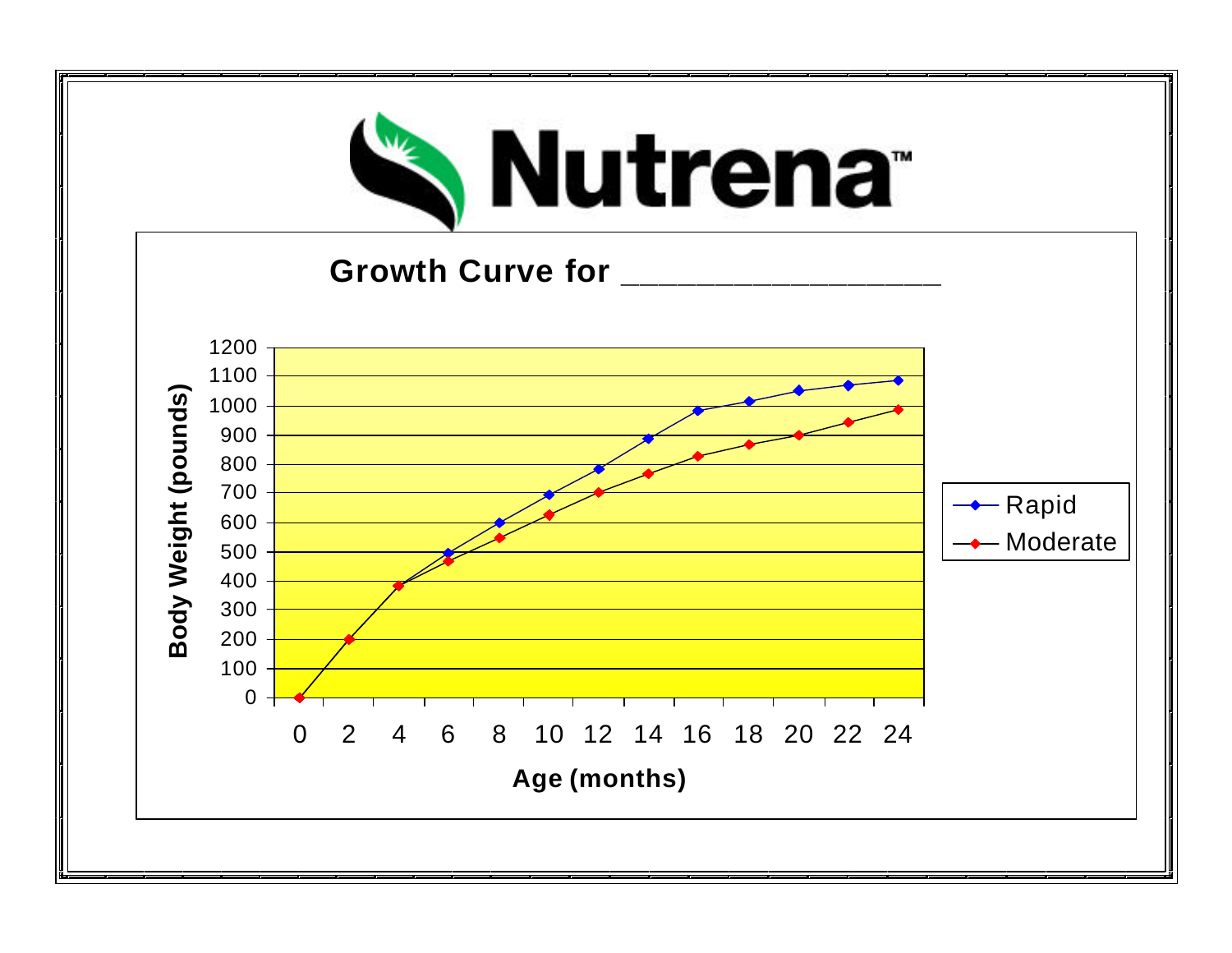

| <b>Age (months)</b>     | <b>Date</b> | <b>Body Weight</b><br><i>(pounds)</i> | <b>Average</b><br><b>Daily Gain*</b> | <b>Wither Height</b><br>(inches) |
|-------------------------|-------------|---------------------------------------|--------------------------------------|----------------------------------|
| <b>Birth weight</b>     |             |                                       |                                      |                                  |
| $\boldsymbol{2}$        |             |                                       |                                      |                                  |
| $\overline{\mathbf{4}}$ |             |                                       |                                      |                                  |
| $\boldsymbol{6}$        |             |                                       |                                      |                                  |
| 8                       |             |                                       |                                      |                                  |
| 10                      |             |                                       |                                      |                                  |
| 12                      |             |                                       |                                      |                                  |
| 14                      |             |                                       |                                      |                                  |
| 16                      |             |                                       |                                      |                                  |
| 18                      |             |                                       |                                      |                                  |
| 20                      |             |                                       |                                      |                                  |
| 22                      |             |                                       |                                      |                                  |
| 24                      |             |                                       |                                      |                                  |

*Plot your horse's growth rate on the chart on reverse side* 

*\*To calculate Average Daily Gain: Body weight (lbs) current period—Body weight (lbs) previous period/60 days*